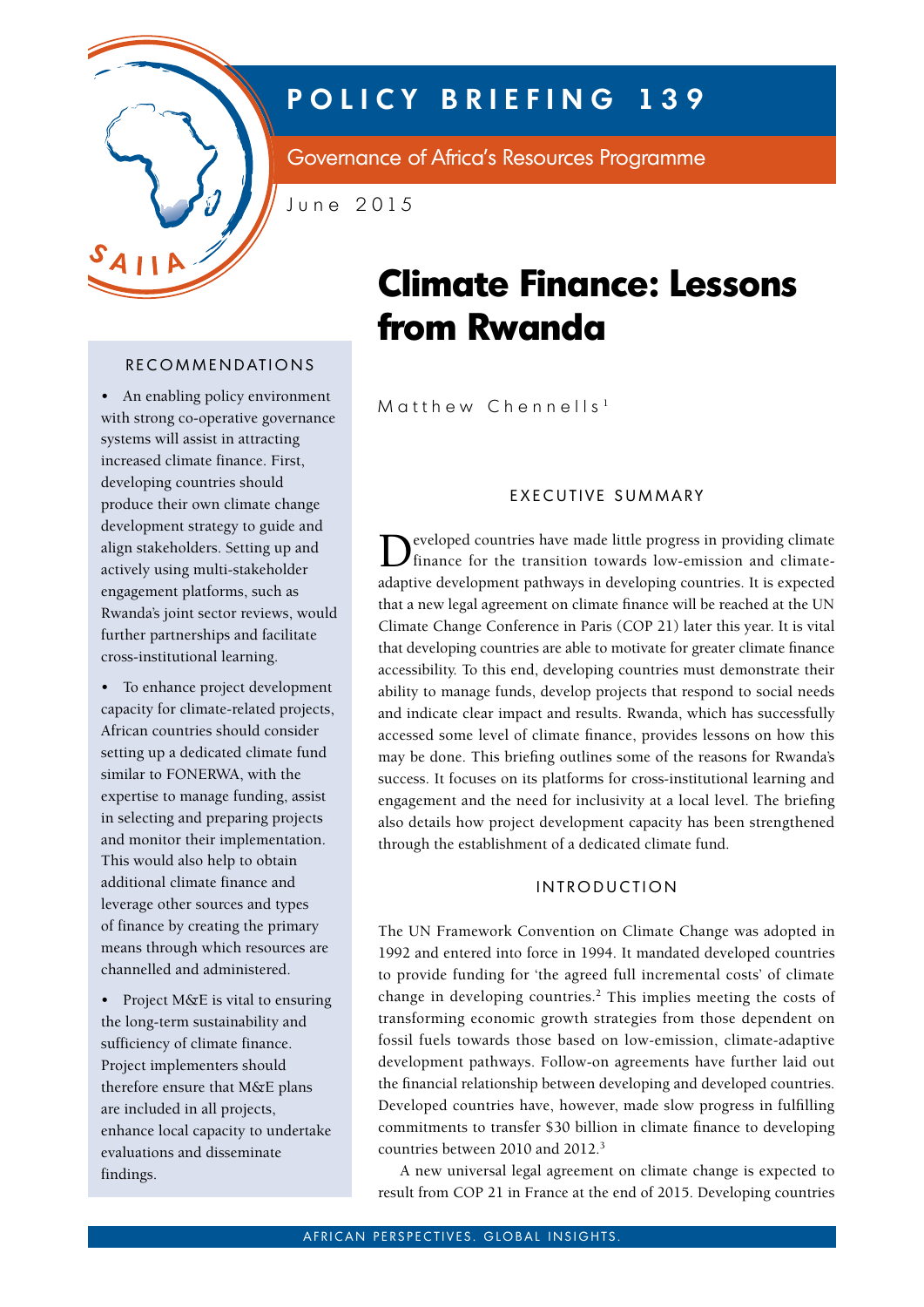must be more proactive in motivating for increased climate finance. This can be achieved by creating a domestic environment conducive to managing funding and showing delivery on this funding. The latter point is particularly important for less developed countries that lack the resources to develop institutional capacity and struggle to access international finance streams. Rwanda provides a good example of how climate finance funding can be mobilised, administered and disbursed. While country contexts differ, important lessons for other developing countries looking to access the promised funding can be taken from the Rwandan example.

### AN ENABLING ENVIRONMENT

Rwanda's developmental policy priorities are contained in its Vision 2020 and Economic Development and Poverty Reduction Strategy 2013–2018. These outline its aspirations and development principles and provide the focus for mainstreaming climate resilience into economic planning. They therefore form the basis for the country's official climate-responsive development plan, the Green Growth and Climate Resilient Strategy (GGCRS).

Rwanda's GGCRS is the government's first attempt at planning a climate-resilient and low-carbon development pathway. The GGCRS describes a continuous policy, programme and project development process that allows for lessons to be incorporated into other country-level plans. The aim is to mainstream climate resilience and low-carbon development at all levels of government. It revolves around climate-compatible development (CCD), a concept that emphasises climate strategies that embrace developmental goals and development strategies that integrate the threats and opportunities of climate change. Rwanda has thus made dealing with climate change a political priority. Creating an enabling environment that provides this level of support is an important first step in accessing climate finance. Thereafter, the focus shifts to whether the institutional capacity to implement these policies exists.

One of the key constraints faced by many developing countries seeking to access climate finance relates to the ability of their institutions to properly execute projects and deliver programmes using the resources accessed. Generally referred to in vague terms as 'insufficient absorptive capacity', many developing countries see this line of reasoning as an excuse for developed countries not to deliver on funding promises. Rwanda provides a useful example of robust capacity that, in turn, allows the country to leverage finance.

Built upon strong accountability mechanisms at all levels of government, the following have been effective in translating into Rwanda's receiving climate finance:

- good co-operative governance frameworks, with collaboration across ministries and significant stakeholder engagement;
- • highly inclusive needs assessments in the development of programmes and projects; and
- the ability of institutions to administer and manage funding and drive project development.

There is a high degree of engagement across different institutions and agencies in Rwanda. Climate change is a complex, cross-cutting issue combining adaptation, mitigation and environmental concerns with development efforts. This presents a co-ordination challenge in the need for various ministries, departments, agencies and non-governmental stakeholders to jointly develop programmes and projects. The Rwandan government has made good progress in ensuring that its institutions work closely together, for example through projects jointly driven by the Ministry of Natural Resources (MINIRENA) and the Ministry of Commerce and Trade. Potentially conflicting ministerial responsibilities have resulted in the government taking a new approach, namely the establishment of joint sector reviews. These meetings bring together different stakeholders operating within the same sector or sub-sector. Participants include the public sector, private sector companies, non-governmental organisations, development finance institutions and donor organisations, as applicable. While these types of structures are seldom used in a number of African countries, in Rwanda they provide an effective space for communication between various stakeholders and ensure consistency in policy development and implementation. The reviews are co-chaired by the relevant ministry and an elected development partner; the natural resources sector, for example, is co-chaired by MINIRENA and the UN Development Programme.

Another important success factor in Rwanda is how well projects meet real needs. An inclusive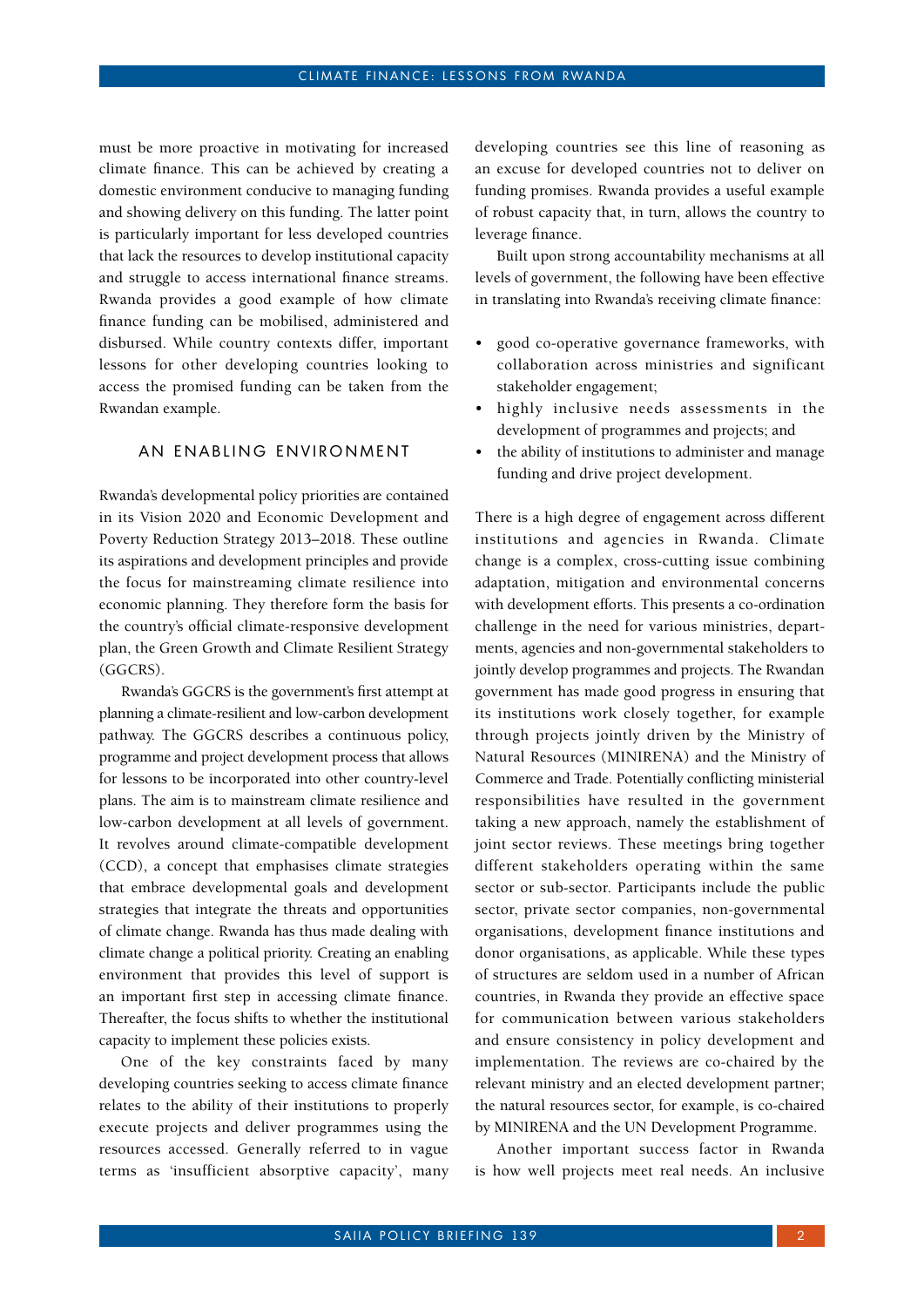needs assessment ensures that policies and the projects that underpin them respond directly to local needs. Country-level development plans incorporate district-level plans in their derivation. District development plans (DDPs) are, in turn, established through community consultations. DDPs outline the most pressing issues that a district faces and identify priorities. Grassroots consultations by officials allow both for this prioritisation and for community leadership structures to classify members according to an institutionalised system known as *ubudehe*.

*Ubudehe* refers to the traditional Rwandan practice of working together to solve problems. Community members are ranked on a scale of one to six according to their vulnerability, primarily based on income but also incorporating a broader understanding of needs. The system's strength stems from the fact that this classification is done by the community itself. Driven by community leadership structures, communities self-assess through a rigorous participatory process that allows for feedback. Once concerns are dealt with, the rankings are recorded for official use. The *ubudehe* system is therefore a multi-faceted poverty indicator developed at a local level.

The *ubudehe* system provides both a top-down and bottom-up approach to local development. On the former, national and district plans use the system as a basis for planning, and projects being rolled out at a local level often target individuals with lower *ubudehe* rankings first. On the latter, inclusivity in the needs assessment process implies, at a district and community level, ownership of and support for projects, further empowering district officials to develop their own projects that target identified needs.

#### A DEDICATED CLIMATE FUND

The ability to manage funding and properly develop projects is perhaps the most important reason Rwanda has been able to access significant amounts of climate finance. While accreditation of different government authorities has resulted in climate finance being obtained for specific projects,<sup>4</sup> institutionalising this through the establishment of a dedicated climate fund has been key to Rwanda's success.

To drive Rwanda's climate change agenda as outlined in the GGCRS, the country established a Fund for Environment and Climate Change (known by its

French acronym, FONERWA). Capitalised originally by the UK's Department for International Development's (DFID) International Climate Fund and the Rwandese government, and with further funding from the German government's financial co-operation arm, FONERWA is Africa's largest demand-based<sup>5</sup> climate fund and is directly responsible for financing climateresilient, low-carbon development in Rwanda.<sup>6</sup> With technical assistance from the DFID-funded Climate and Development Knowledge Network, FONERWA has been designed to meet both local developmental needs and the fiduciary requirements of international sources of climate finance. With a management and technical board composed of governmental and nongovernmental institutions and funders, its structure allows the pooling of diverse sources of climate finance. It will be the primary means through which climate and environment finance in Rwanda is channelled, disbursed and monitored. It will also streamline existing (if currently fragmented) domestic resource flows aimed at CCD.

While many developing countries have not yet developed a climate-focused institution able to manage funds, FONERWA's success goes beyond its primary achievement of existence alone. Three aspects in particular provide lessons to take forward: a platform for strengthening co-operative governance; a strong focus on project preparation; and the ability to target diverse projects of different sizes.

Firstly, FONERWA works closely with other institutions to identify and fund projects. A number of its projects are run by two institutions within MINIRENA: the Rwanda Natural Resources Authority (focused on managing natural resources) and the Rwanda Environmental Management Authority (responsible for environmental protection and management). While these organisations sometimes work together on projects, neither is specifically mandated with responding to the needs of a changing climate. FONERWA thus provides a platform for enhancing the cross-cutting collaboration necessary to develop CCD-type projects. Further, FONERWA permits both the public and private sectors to apply for its funding.<sup>7</sup> This allows it to select and fund a range of projects from both planned and market-based sources.

Secondly, FONERWA ensures projects of the right quality are selected. Information on how projects are developed and selected is made publicly available on